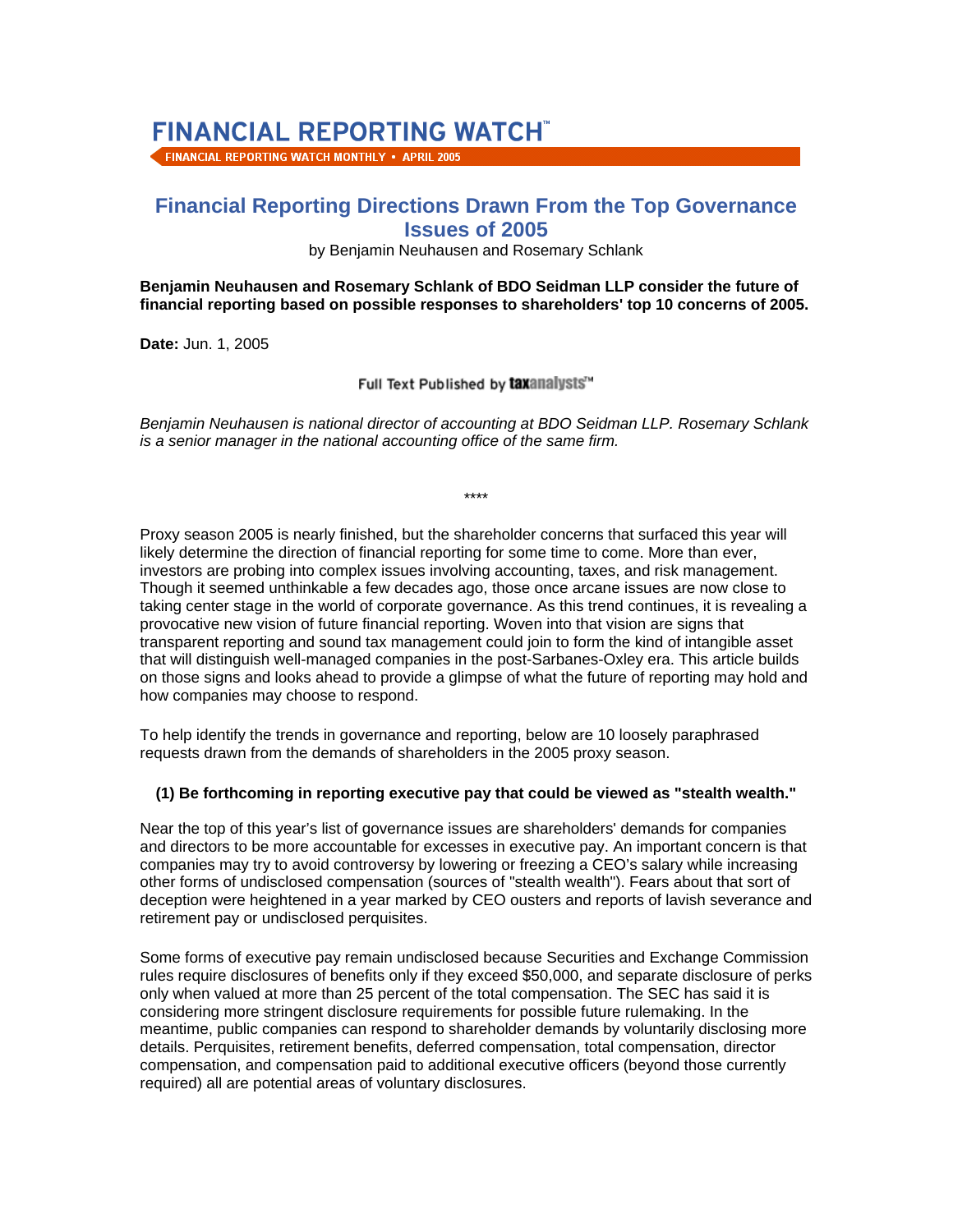To be really leading-edge, companies can supply more details on a real-time reporting basis. For example, some companies have already begun to report on Form 8-K the entry into agreements, including at-will oral agreements or bonus arrangements, with named executive officers and other executive officers.

# **(2) Consider expanding the company's pay-for-performance reporting.**

SEC rules already require companies to discuss correlations of executive pay with corporate performance. Under the SEC's guidelines, the proxy must include a compensation committee report addressing the company's executive compensation policies and practices, the basis for compensation paid to the CEO for the last completed fiscal year, and the relationship between executive pay and corporate performance. But that wasn't enough for some proxy advisers in 2005.

In an attempt to foster greater accountability, proxy advisers urged shareholders to ask if the compensation committee has indicated how it has improved performance. Some shareholder activists even recommended withholding votes from compensation committee members who didn't provide that information in a public filing.

Although the demands for answers to specific questions met with limited success, an increasingly popular response has been to voluntarily increase the length of the compensation committee report. Research reports showed that many companies took that step in 2005. The most common changes involved more disclosures about executive benefits and equity-based compensation.

#### **(3) Explain how the company is adapting its investment plans to changes in tax or securities laws.**

Recent studies show that many companies have more cash on hand. For companies with international operations, the American Jobs Creation Act of 2004 (the Jobs Act) may increase cash reserves still further, and shareholders typically want to know how the company plans to adapt its investment strategy.

International companies may choose to respond to shareholder concerns about the use of excess cash by providing voluntary disclosures about the expected use of any additional repatriated funds that might materialize as a result of Jobs Act tax incentives that encourage companies to return funds to the United States.

Companies that plan to use excess cash for mergers or acquisitions may choose to make additional disclosures to respond to concerns about fairness opinions. An important concern regards the potential conflict of interest on an opinion issued by an investment bank that also offers advice on the business combination. Companies can respond to those concerns by making voluntary disclosures along the lines of rule changes proposed by the NASD in 2004. The NASD's proposal calls for more disclosure of significant conflicts of interest by investment banks, along with the steps the firms are taking to counteract those conflicts.

#### **(4) Be candid about actions taken in response to, or in anticipation of, changes in accounting standards.**

Changes in accounting standards prompted an unusual level of shareholder concern in 2005, primarily as a result of the issuance of FASB Statement No. 123R, "Share-Based Payment," in 2004. Companies were not required to adopt the standard for 2004 financial statements, and it was reported that many were reconsidering their compensation strategies in anticipation of the required adoption date.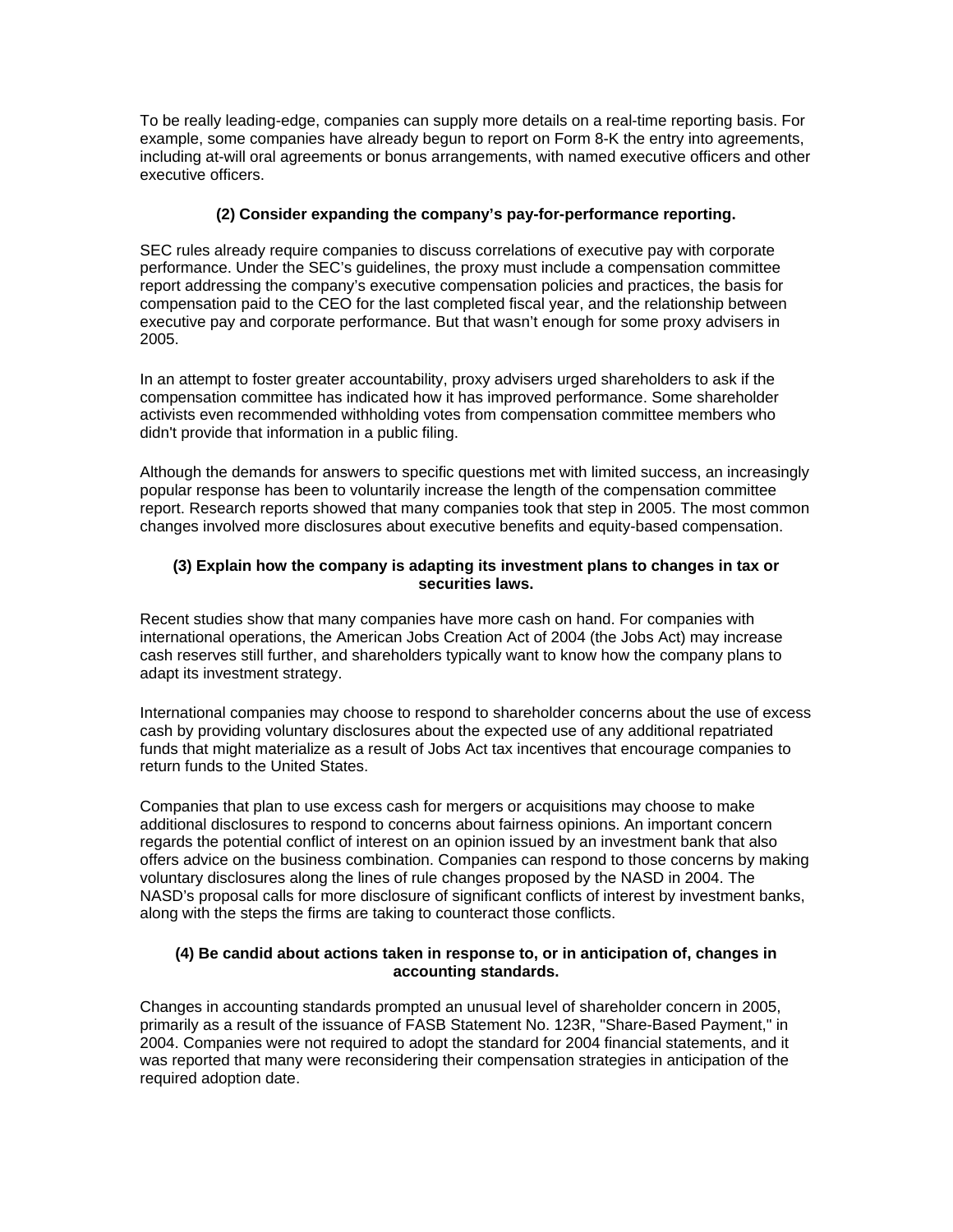Statement 123R changes the accounting for transactions in which a company receives employee services in exchange for (1) the company's equity instruments or (2) liabilities that are based on the fair value of the company's equity instruments or that may be settled by the issuance of those equity instruments. The major change in accounting introduced by Statement 123R is to require that those transactions be expensed using a fair-value-based method. Because there are several enhancements or alternatives to stock options, such as restricted stock, performance plans, and cashless exercise features, shareholders want to know what management is planning to avoid or mitigate the accounting effects of the standard. Companies can respond to those concerns by being candid in reporting the actions they are planning to take and the reasons for taking them.

Candid responses about actions being taken in anticipation of other upcoming accounting changes can be more difficult. For example, shareholders may have been especially concerned about the company's use of aggressive tax positions because of a FASB proposal expected this summer. FASB is expected to propose that tax benefits for uncertain tax deductions or credits be recognized in the financial statements when they are probable of being sustained by the taxing authorities. Derecognition would occur when it is more likely than not that the position won't be sustained. Recognizing the potential effects on earnings, investors want assurance that the company is properly managing and accounting for its tax risks so there will be no unpleasant surprises if FASB's proposal is adopted into a final standard.

#### **(5) Disclose the role of the audit committee in reviewing tax-related risks and services.**

In the post-Sarbanes-Oxley world, audit committees serve as the shareholders' representatives, and an effective audit committee can help reassure investors that risks are under control. But recent developments may be causing shareholders to question whether the audit committee is fully engaged in reviewing tax-related risks and services.

First, there have been reports of companies with big differences between book and taxable incomes, signaling that those companies may be overly aggressive in reducing taxable income. Second, there have been reports of abuses of tax shelters, including some that may involve officers of the company. Those events have helped to elevate taxes to more of a boardroom issue, appearing on the agendas of audit committees. But shareholders may be unable to discern the audit committee's effectiveness without some disclosures about what the audit committee is doing to assess tax-related risks.

Also, the SEC has clarified the rules on contingent fees, and the Public Company Accounting Oversight Board (PCAOB) has proposed rules concerning auditor independence. Under the PCAOB's proposal, auditors would not be considered independent if they provide tax services that involve contingent-fee arrangements with clients or services that involve planning or opining on the tax consequences of some transactions. Auditors also would be prohibited from providing tax services to officers in a financial reporting oversight role. The effects of the proposal may not be obvious to shareholders without additional disclosures.

#### **(6) Describe the company's code of business conduct and ethics.**

Corporate codes of conduct have figured prominently in recent reform efforts. Section 406 of the Sarbanes-Oxley Act of 2002 requires that public companies institute a code of ethics for senior financial officers, and the listing rules of some exchanges have stricter requirements. Even if a company is not required to meet the stock exchange rules, shareholders may view the listing requirements as best practices and may question why their company's policies don't meet those strict standards.

To respond to shareholder concerns, companies may wish to make disclosures similar to those required by New York Stock Exchange rules that took effect in 2004, even if they're listed on other exchanges that don't require the same disclosures. The NYSE rules require that listed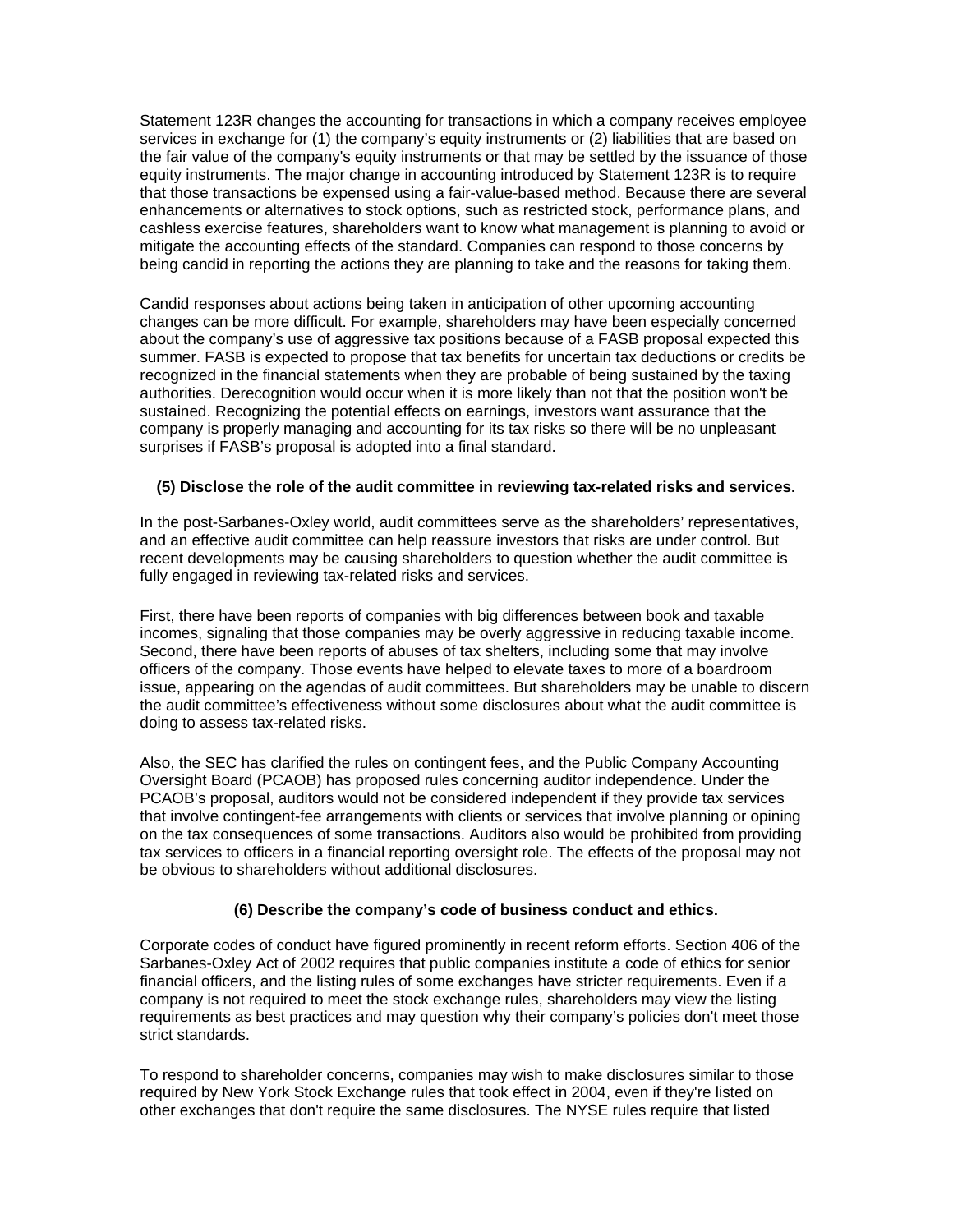companies adopt and disclose a code of business conduct and ethics for directors, officers, and employees. And under the NYSE's rules, those codes must address some key areas and be available to shareholders, either on the company's Web site or in print, and must be referenced in the company's annual report filed with the SEC. The codes matter to shareholders because a good code of conduct can carry a lot of weight if a company is ever accused of serious wrongdoing.

Recently the trend has been to combine codes of conduct and compliance programs with the concept of social responsibility by stressing broad concepts of responsible business conduct, responsible business enterprises, and business ethics programs. Related disclosures might address human rights issues, such as nondiscrimination, forced labor, and child labor, and environmental concerns, such as global warming and the feasibility of investments in renewable energy sources.

# **(7) Develop and disclose a year-round shareholder communications process.**

Shareholder questions are expanding beyond the boundaries of annual meetings and receiving more attention during the year because of several new developments that address a sense of frustration among shareholders that their views are not welcome or heard in boardrooms by their elected representatives.

The new developments include an SEC rule on communications between security holders and boards of directors that took effect in 2004. The rule requires that companies either establish processes for shareholders to send communications to board members or to explain why they have not done so. Also, revised NYSE listing standards require that companies disclose a method for interested parties, including shareholders, to communicate directly with either the presiding director of the board's executive sessions of nonmanagement directors or with the nonmanagement directors as a group. Even if a company is not listed on the NYSE, it may wish to consider developing and disclosing a similar process for year-round shareholder communications.

Companies can also disclose their compliance with emerging best practices found in a report issued by the National Association of Corporate Directors and the Council of Institutional Investors. Titled *Framework and Tools for Improving Board-Shareholder Communications,* it offers practical suggestions. Examples for boards include providing detailed contact information for the appropriate management representative and at least one independent director, and developing and disclosing communications policies covering all forms of communication, including in-person meetings, telephone calls, e-mail, and other written communications.

# **(8) Follow best practices for earnings guidance and Regulation FD.**

In developing their communications policies, companies must keep in mind the SEC's Regulation Fair Disclosure, (Regulation FD), which prohibits selective disclosure of material, nonpublic information to one investor or selected groups of investors. That rule has proved frustrating to companies that are tracked by securities analysts and release earnings guidance. Research shows that the percentage of large companies that release earnings guidance has dropped from 72 percent in 2003 to 55 percent in 2004 -- a matter of concern to securities analysts, shareholders who rely on the reports of the analysts, and others who see it as an impairment of rights under the First Amendment.

Companies can help address those concerns by commenting on their compliance with best practices developed by the National Investor Relations Institute and the CFA Centre for Financial Market Integrity. Their report, *Best Practice Guidelines Governing Analyst/Corporate Issuer Relations,* suggests guidelines for the types of information that companies should disclose, depending on whether they choose to provide earnings guidance. Companies that provide